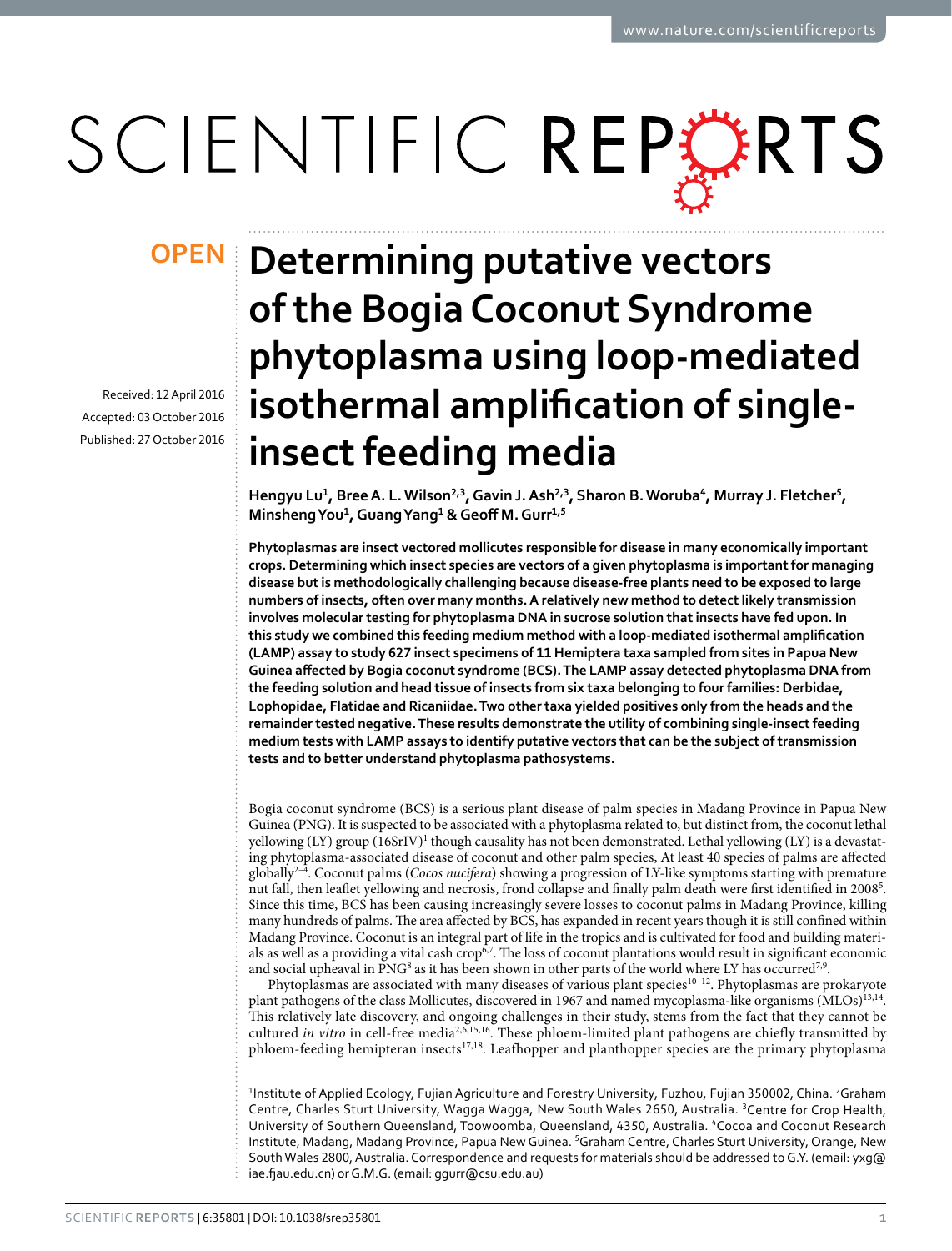vectors[18–24](#page-7-13), but psyllids have been reported as vectors of some phytoplasma-caused European diseases of fruit trees[25–28.](#page-8-0) Some phytoplasmas can also be spread via the parasitic weed, dodder (*Cuscuta* spp.)[29](#page-8-1), vegetative propagation or grafting.

The most definitive method for determining the vector species within a given pathosystem is a transmission test in which infective individuals of the species are confined on initially phytoplasma-free host plants<sup>20,[22,](#page-8-3)[26,](#page-8-4)[27,](#page-8-5)30</sup>. This approach for coconut has several logistical constraints $24,31$ . Transmission tests ideally use insects from a colony maintained on host plants known (from molecular assays and symptomology) to be infected with the relevant phytoplasma. A challenge with this method is that insects need to be introduced in large numbers and over a long period of time, extending well over a year in cases where perennial plants such as coconut are used[18](#page-7-13). Reflecting this challenge, some studies use field-captured insects, working on the assumption that some will be infective, some will carry the phytoplasma in question as opposed to other phytoplasmas, and that this complication can be resolved later by molecular characterization. A further challenge with transmission testing is that the plants need to be caged to avoid other insects feeding upon them. When testing large plants such as coconut this demands the use of large (expensive) cages so that growth of the palm over an extended period is possible and that foliage is not in contact with the mesh walls through which wild vectors could feed. As a result of these factors, transmission tests are often not conducted at all, or with insufficient rigour, to definitively identify the vectors in most phytoplasma pathosystems involving large plant species. In contrast, it is easy to detect the presence of phytoplasmas in the body of an insect, especially with modern molecular assays. Recently, molecular biology techniques, such as loop-mediated isothermal amplification (LAMP), nucleic acid hybridization and polymerase chain reaction (PCR), have been developed for detection of non-culturable plant pathogens and identification of potential phy-toplasma vector species<sup>10[,23](#page-8-9)[,24](#page-8-7),32</sup>. Such detection of phytoplasma DNA in an insect, however, is not proof of vector status. Phytoplasma transmission by insect vectors is an active process with several pivotal events. After phytoplasma acquisition by insect feeding, escape from the gut to the hemocoel and subsequent penetration into, and reproduction within, the salivary glands are prerequisite to transmission<sup>[10](#page-7-7),[20](#page-8-2)[,22](#page-8-3),33–35</sup>. The latent period is the time between when the phytoplasma is acquired by the insect and the development of an infectious titre in the salivary glands<sup>36</sup>. Phytoplasma DNA may be detectable in the gut of the insect or after feeding on infected plants without it being capable of transmitting the pathogen<sup>10,[37,](#page-8-13)38</sup>. Hence, the detection of phytoplasma DNA in insects is a step toward the identification of a vector but is not evidence of its competence to transmit phytoplasmas.

An alternative, less logistically complex method for determining likely vectors is based on assaying for phytoplasma DNA in a sucrose solution upon which insects have fe[d10](#page-7-7)[,39](#page-8-15). In this approach, live, field-captured insects are held individually in ventilated Eppendorf tubes in which a small volume of sucrose solution is contained in the cap cavity, separated from the insect by a Parafilm barrier. Detection of phytoplasma DNA in the solution shows that the insect introduces phytoplasmas during feeding activity. Unlike transmission tests, this approach does not provide definitive proof of vector competency because neither feeding on the host plant nor acquisition of the pathogen by the plant are demonstrated. However, given the foregoing challenges associated with conducting transmission tests with large hosts such as palms, and the fact that this has precluded successful transmission tests with these in all but a few cases<sup>3,40</sup>, the feeding medium approach offers advantages. This method reduces the time for obtaining results compared with exposing insects to plants and waiting for symptoms to develop, avoids the costs of constructing large cages to enclose palms, and allows potential vector competency to be determined for individual insects. The likely importance within a given pathosystem of different vector species can be inferred based on the relative incidence of the species in the field and the proportion of positive results from assays. This method tests a large number of individuals compared with one test per plant for transmission tests so is a valuable complement to transmission tests in which putative vectors identified using the feeding medium approach can be the focus, avoiding the need to test other Hemiptera species that may be associated with diseased plants but not competent vectors.

Given the necessity of testing large numbers of samples the present study coupled – for the first time to our knowledge – the use of LAMP with the sucrose feeding medium method. Using this tandem approach we tested 627 individual insects from three BCS-affected sites and found that 6 of 11 taxa transmitted a phytoplasma on feeding and had detectable phytoplasma DNA in their head tissue, whilst two additional taxa gave positives only for head tissue. Only one phytoplasma was detected and BLAST comparisons showed it matched (100%) with selected members of the 16SrIV group. Using data on the proportion of individuals that gave a positive LAMP result from the feeding solution and field incidence of each taxon we ranked the likely importance of each insect species as a vector in this pathosystem.

#### **Results**

**Phytoplasma detection in insect heads and single-insect feeding media using LAMP.** Reflecting the poor level of morphological and molecular taxonomic information available for insects in most tropical areas, many of the taxa sampled could not be identified to named species though 11 morphologically distinct adult morphospecies of Hemiptera were evident. In addition, a morphologically distinct hemipteran nymph was relatively common in samples and this was identified as *Lophops saccharicida* (Lophopidae), one of the adult species that was also common. The Hemiptera sampled from sites were dominated by planthoppers (families Derbidae, Lophopidae, Flatidae and Ricaniidae) whilst leafhoppers (Cicadellidae) were scarce in samples ([Table 1\)](#page-2-0). Most taxa were present at all three of the BCS affected sites though *L. saccharicida,* the unidentified Derbidae species, and the unidentified Ricaniidae species were rare or absent on sites other than Mobdu, whilst the unidentified Flatidae species 1 was present only at Bogia.

Each of the planthopper families contained at least one lower level taxon for which molecular data suggested vector status [\(Table 2\)](#page-2-1). In contrast, all leafhoppers, represented by two lower level taxa, tested negative for phytoplasma DNA.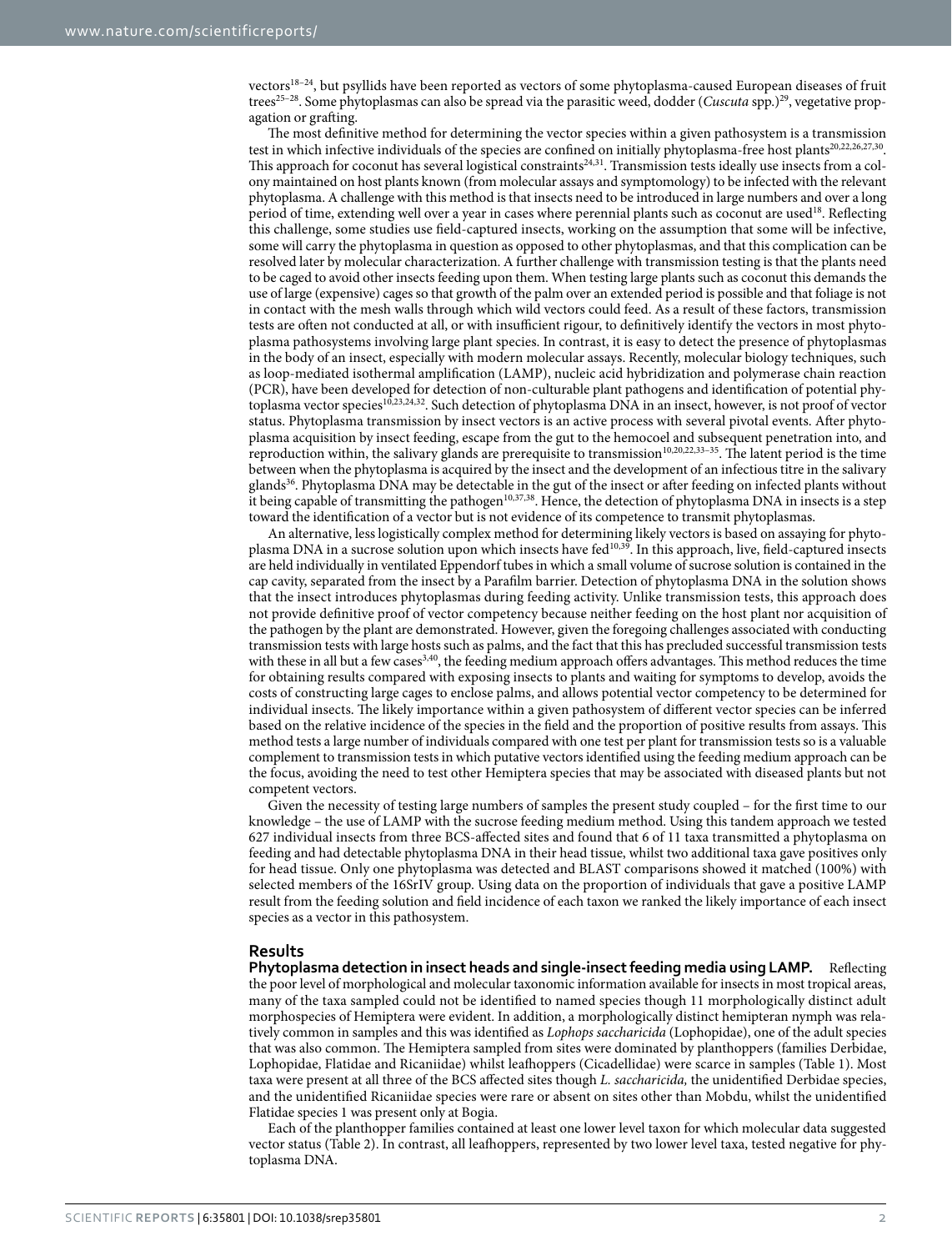<span id="page-2-0"></span>

|                                                | <b>Site</b>    |                |                |                |
|------------------------------------------------|----------------|----------------|----------------|----------------|
| Taxon                                          | <b>MOBDU</b>   | <b>SIAR</b>    | <b>BOGIA</b>   | <b>Total</b>   |
| Lophopidae                                     |                |                |                |                |
| Zophiuma pupillata                             | 17             | 5              | 36             | 58             |
| Lophops saccharicida (adult)                   | 38             | $\mathfrak{D}$ | $\Omega$       | 40             |
| Lophops saccharicida (nymph)                   | 18             | 5              | $\overline{c}$ | 25             |
| Derbidae                                       |                |                |                |                |
| Unidentified Zoraidini species                 | 70             | 24             | 40             | 134            |
| Unidentified Derbidae: Derbinae:<br>Cenchreini | 20             | $\Omega$       | $\Omega$       | 20             |
| Ricaniidae                                     |                |                |                |                |
| Unidentified Ricaniidae species 1              | 46             | 5              | $\overline{4}$ | 55             |
| Unidentified Ricaniidae species 2              | 1              | $\overline{c}$ | $\Omega$       | 3              |
| Flatidae                                       |                |                |                |                |
| Taparella amata (Walker)                       | 21             | 86             | $\Omega$       | 107            |
| Colgar sp.                                     | 73             | 46             | 11             | 130            |
| Unidentified Flatidae species 1                | $\mathbf{0}$   | $\Omega$       | 50             | 50             |
| Cicadellidae                                   |                |                |                |                |
| Unidentified Cicadellidae species 1            | $\overline{4}$ | $\Omega$       | $\Omega$       | $\overline{4}$ |
| Paramesodes sp.                                | $\theta$       | $\Omega$       | 1              | 1              |

**Table 1. Numbers of Hemiptera taxa collected from BCS-affected sites in Madang Province in PNG.**

<span id="page-2-1"></span>

| <b>Insect taxon</b>                                              | Number tested  | Proportion of positive in insects (n,<br>no. of positive, in brackets) | Proportion of positive in the feeding medium of<br>positive insects (n, no. of positive, in brackets) |
|------------------------------------------------------------------|----------------|------------------------------------------------------------------------|-------------------------------------------------------------------------------------------------------|
| $Lophops\,saccharicida\,(\text{adult} + \text{nymph})$<br>total) | 65             | 0.231(15)                                                              | 0.333(5)                                                                                              |
| Lophops saccharicida (nymph)                                     | 25             | 0.200(5)                                                               | 0.600(3)                                                                                              |
| Lophops saccharicida (adult)                                     | 40             | 0.250(10)                                                              | 0.200(2)                                                                                              |
| Zophiuma pupillata                                               | 58             | 0.534(31)                                                              | 0.290(9)                                                                                              |
| Unidentified Ricaniidae species 1                                | 55             | 0.145(8)                                                               | 0.250(2)                                                                                              |
| Taparella amata                                                  | 107            | 0.187(20)                                                              | 0.200(4)                                                                                              |
| Unidentified Zoraidini species                                   | 134            | 0.224(30)                                                              | 0.133(4)                                                                                              |
| Colgar sp.                                                       | 130            | 0.077(10)                                                              | 0.100(1)                                                                                              |
| Unidentified Flatidae species 1                                  | 50             | 0.420(21)                                                              | 0(0)                                                                                                  |
| Unidentified Ricaniidae species 2                                | 3              | 0.667(2)                                                               | 0(0)                                                                                                  |
| Unidentified Derbidae: Derbinae:<br>Cenchreini                   | 20             | 0(0)                                                                   |                                                                                                       |
| Unidentified Cicadellidae species 1                              | $\overline{4}$ | 0(0)                                                                   |                                                                                                       |
| Paramesodes sp.                                                  | $\mathbf{1}$   | 0(0)                                                                   |                                                                                                       |
| Chi square (for $n$ , excluding taxa with zero positives)        |                | 64.890                                                                 | 4.266                                                                                                 |
| $P$ (for <i>n</i> , excluding taxa with zero positives)          |                | < 0.001                                                                | 0.512                                                                                                 |

**Table 2. List of insect taxa ranked for likelihood as BCS vectors based on proportional rate of phytoplasma DNA in feeding media and insect head tissues.**

Six of the 11 taxa tested: *Zophiuma pupillata*, *Lophops saccharicida*, the unidentified Zoraidini species, unidentified Ricaniidae species 1, *Taparella amata* and *Colgar* sp. were able to transmit phytoplasmas to the sucrose solution. Proportional incidence of positives from the solution which fed upon by positive insect samples did not differ significantly among taxa ( $\chi^2$  = 4.266, *P* = 0.512) ranging from 0.333 for *L. saccharicida* to 0.100 for the *Colgar* sp. The adults and nymphs of *L. saccharicida* were tested separately and both life stages showed evidence of transmitting phytoplasmas to the feeding solution with an overall rate of positives of 0.333. Proportional incidence of positives from the adults and nymphs of *L. saccharicida* did not differ for head tissue samples  $(\chi^2 = 0.217, P = 0.642)$  or for feeding solution samples (Continuity Correction b,  $\chi^2 = 0.938, P = 0.333$ ). All taxa had a proportional incidence of phytoplasma detection in the head tissues of field-caught specimens of at least 0.077. Detection rate was greatest for the 58 individuals of *Z. pupillata* which yielded 31 positive tests. Two taxa, the unidentified Flatidae species 1 and unidentified Ricaniidae species 2 did not transmit phytoplasma to the feeding solution despite their head tissue testing positive for phytoplasma with a high incidence ( $\geq$ 0.420) ([Table 2\)](#page-2-1). Proportional incidence of positives from the head tissue assays differed significantly among taxa  $(\chi^2 = 64.890, P < 0.001)$  ranging from 0.667 for unidentified Ricaniidae species 2 to 0.077 for *Colgar* sp. Three additional unidentified species representing Derbidae and Cicadellidae consistently tested negatively for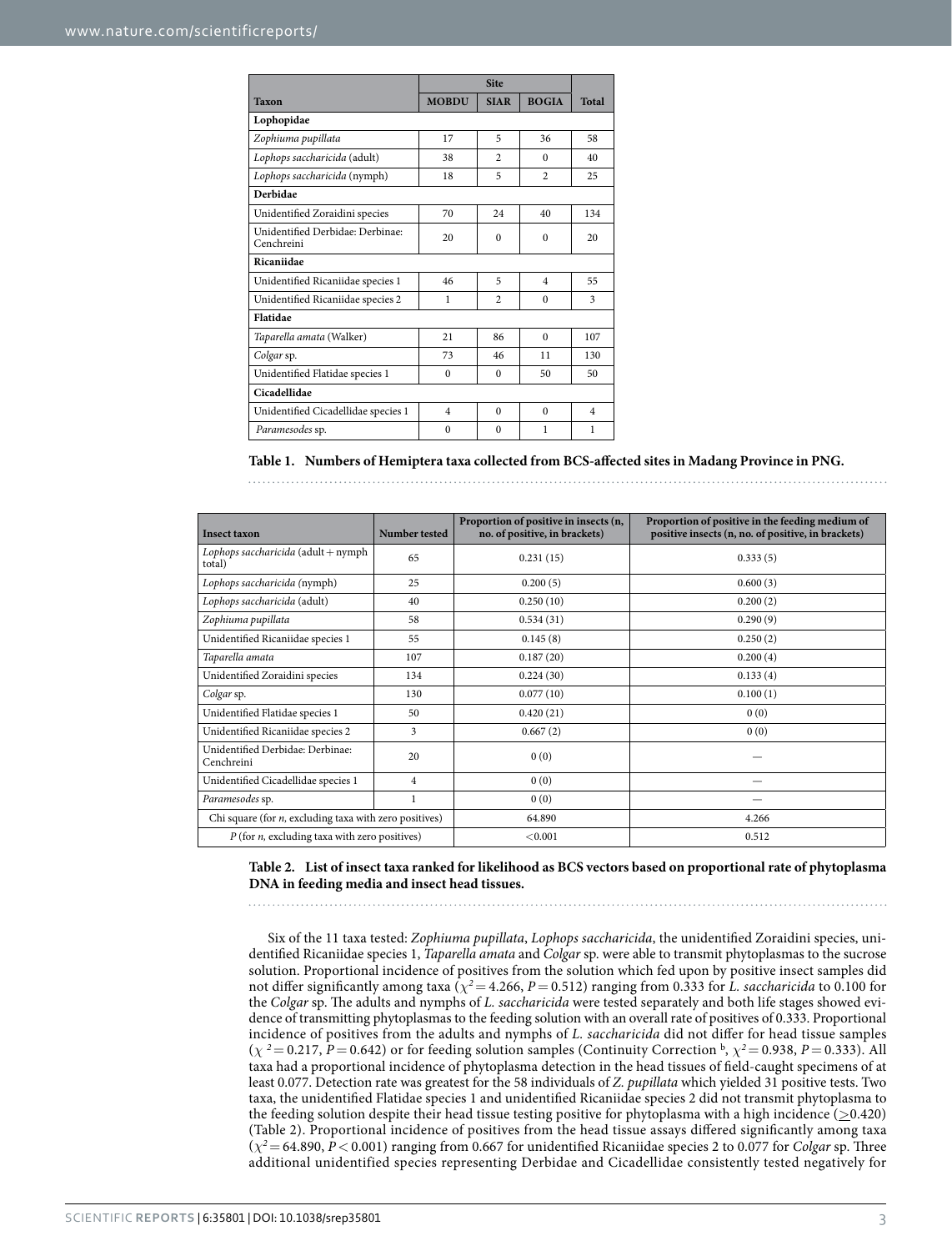

00:00 02:00 04:00 06:00 08:00 10:00 12:00 14:00 16:00 18:00 20:00 22:00 24:00 26:00 28:00 30:00 32:00 Time

<span id="page-3-0"></span>



00:00 02:00 04:00 06:00 08:00 10:00 12:00 14:00 16:00 18:00 20:00 22:00 24:00 26:00 28:00 30:00 32:00

<span id="page-3-1"></span>**Figure 2. Example of loop-mediated isothermal amplification (LAMP) detection of phytoplasma showing positives in the sucrose media fed upon by field-collected insects.**  $(1)$  = positive control;  $(2)$  = unidentified Zoraidini species;  $(3)$  = Zophiuma pupillata; and  $(4)$  = negative control. Time axis uses minutes.

phytoplasma though only the derbid was represented by a sample size greater than single digits ([Table 2](#page-2-1)). All of the taxa that assayed positive for the presence of BCS phytoplasma in the feeding medium also tested positive in head tissues. Representative positive results from the LAMP assay obtained from insect samples are shown in [Fig. 1.](#page-3-0) This shows a rapid increase in fluorescence in positive samples from 10 to 20min of the start of the reaction. The semi-quantitative nature of the assay is shown in several of the curves. In samples where the fluorescence increases earlier and more rapidly reflects a higher titre in the initial sample such as that shown for *Z. pupillata*. Representative positive results from the LAMP assay obtained from feeding medium samples are shown in [Fig. 2.](#page-3-1)

**Nested PCR and sequencing.** The unidentified Zoraidini species, *Colgar* sp*., Z. pupillata*, unidentified Ricaniidae species 1 and 2 tested positive for phytoplasma DNA presence in the head tissues by N-PCR assays ([Fig. 3](#page-4-0)). These data are in accordance with the LAMP assays for the heads of these taxa.

Sucrose solutions which were fed upon by the unidentified Zoraidini species, *L. saccharicida*, *Colgar* sp., and *Z. pupillata* also tested positive for phytoplasma DNA by N-PCR assays ([Fig. 4](#page-4-1)).

Sequencing results showed that the partial 16Sr DNA sequences matched 100% with '*Cocos nucifera*' BCS phytoplasma. The homology matrix of sequences of phytoplasmas from different host plants supported BLAST comparisons. It showed that the phytoplasma isolated from insect heads and feeding medium samples in the present study have 100% homology and 100% coverage with '*Cocos nucifera*' BCS phytoplasma sequences from GenBank ([Fig. 5](#page-5-0)).

**The detection limit of loop-mediated isothermal amplification.** The detection limit of LAMP was examined using DNA extracted from *Z. pupillata*. The initial DNA concentration was 30.2ng/μl and the LAMP technique was capable of detecting phytoplasma in DNA after five 1:10 dilutions (10<sup>−</sup><sup>5</sup> ), equating to a concentration of 0.302pg/μl in the original.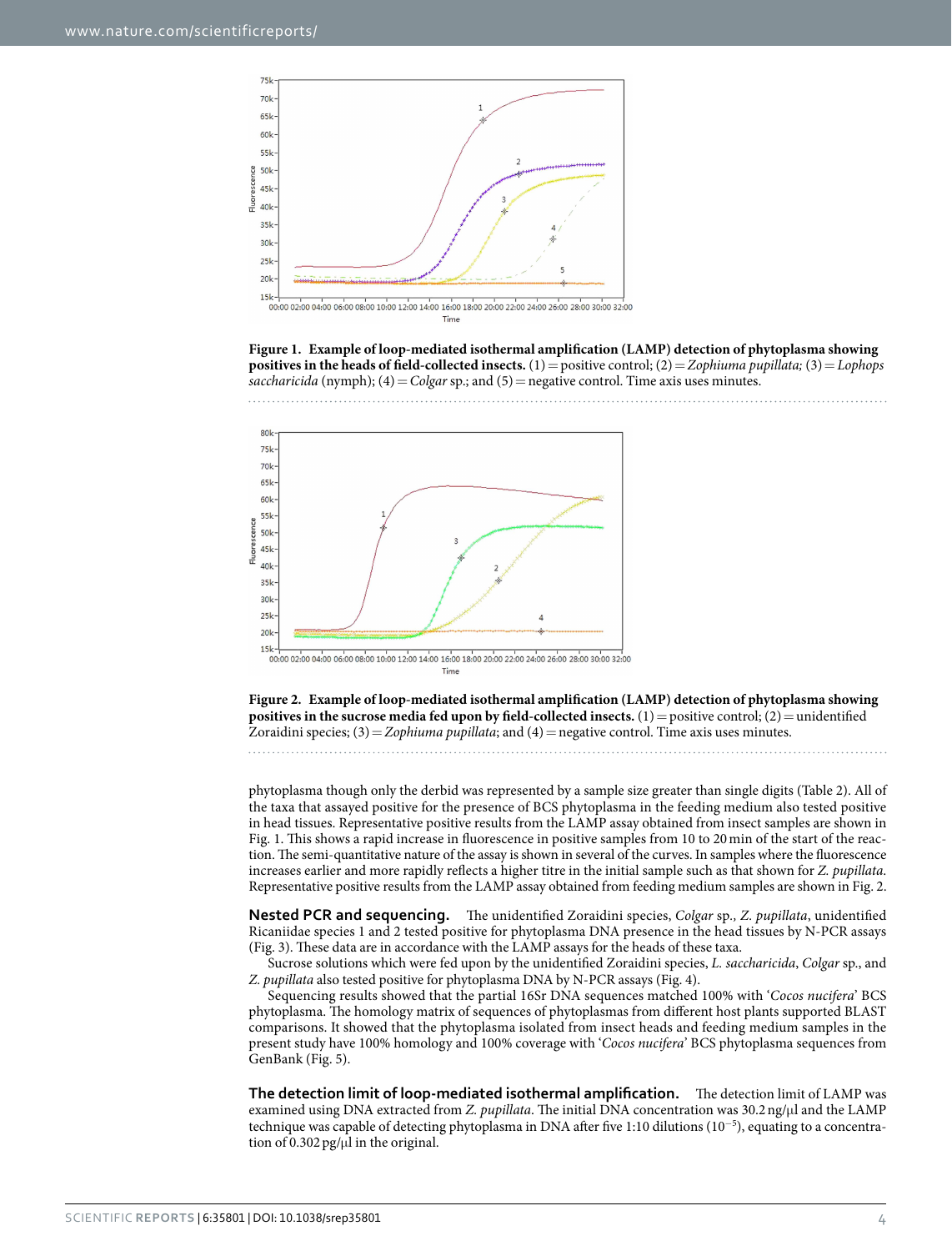

<span id="page-4-0"></span>



<span id="page-4-1"></span>**Figure 4. Example of nested PCR with primers R16F2n/R2 for the detection of phytoplasma in the sucrose media fed upon by field-collected insects.** Numbers 1–3 represent unidentified Zoraidini species; Numbers 4–8 represent *Lophops saccharicida* (nymph); Numbers 9–14 represent *Colgar* sp.; Numbers 15–17 represent *Zophiuma pupillata;*  $M = DL$  2000 marker;  $(+)$  = positive control; and  $(-)$  = negative control.

#### **Discussion**

Surveys of insects found on and around affected plants and focusing on the phloem-feeding Hemiptera taxa are the first step towards determining vectors of a given phytoplasma disease. Transmission trials have been considered the only method of positively identifying the vectors in a phytoplasma pathosystem because detection of the pathogen in the insect is not a reliable indicator of its vector status. Vector transmission trials for coconut lethal yellowing have been carried out since the 1960s, however, very few have been conclusive<sup>40</sup>. There have been a great number of unsuccessful palm phytoplasma vector transmission trials<sup>3</sup>. To date the only positively identified vectors of LYD are the planthoppers *Haplaxius crudus* (van Duzee[\)41](#page-8-17) (Cixiidae) previously named *Myndus crudus*, in Florid[a42](#page-8-18) and the derbid *Proutista moesta* (Westwood) in Indi[a43.](#page-8-19) Of these two families, Cixiidae were absent from samples in the present study whilst Derbidae was represented by two unidentified species, neither being *P. moesta*

Our results show that six Hemiptera taxa and their feeding solutions were positive for the BCS phytoplasma. *Z. pupillata* showed a high proportion of individuals that tested positive in assays of head tissue and feeding medium samples. Combined with the fact that this species was one of the more commonly caught Hemiptera and present on all three BSC-affected sites it is relatively likely to be an important vector of the BCS phytoplasma. The other member of the Lophopidae present in samples, *L. saccharicida,* was also common, though not uniformly across sites. This too gave positive results in molecular assays. For this species, nymphs were collected from the foliage of BCS-affected species including banana and a significant proportion of these (as well as adults) were positive for phytoplasma DNA showing that both life stages are capable of acquiring the pathogen. Auchenorrhyncha are efficient vectors of phytoplasmas in part because they are hemimetabolous; thus, nymphs and adults feed similarly and are in the same physical location, often, both immature stages and adults can transmit phytoplasmas<sup>17</sup>. An example is the adults and nymphs of the brown marmorated stink bug, *Halyomorpha halys* Stål (=*H. mista* Uhler), can transmit witches' broom phytoplasma to *Paulownia* spp. trees in Asi[a44.](#page-8-20) Though nymphs are wingless and this constrains their capacity to disperse phytoplasmas widely after acquisition, the vegetation structure of BCS infested sites, characterised by a polyculture of plant species with short plants such as banana and Areca and sago palms growing beneath taller coconuts allows the possibility of nymphs simply falling from tall plants to shorter ones beneath and effecting transmission without flight. The fact that an additional four species were shown to be capable of introducing phytoplasma DNA into their feeding medium suggests that BCS is potentially transmitted by an unusually wide range of vectors. No other vector testing for coconut lethal yellowing has identified more than one or two putative vector species. Some phytoplasmas are known to be transmitted by multiple insect species<sup>[17](#page-7-12),[45](#page-8-21),[46](#page-8-22)</sup>. For example, chrysanthemum yellows (CY) phytoplasma is successfully transmitted by three leafhoppers: *Euscelidius variegatus, Macrosteles quadripunctulatus,* and *Euscelis incisus*[47](#page-8-23). In addition, Flavescence dorée phytoplasma (FDP) is transmitted by five leafhoppers: *Anoplotettix fuscovenosus*, *E. variegatus*, *E. incisus*, *O. albicinctus* and *A. laevis*[30,](#page-8-6)[10.](#page-7-7) This result has important practical implications for management of BCS. If transmission tests can be conducted, they can focus on the putative vector species identified in the present study. If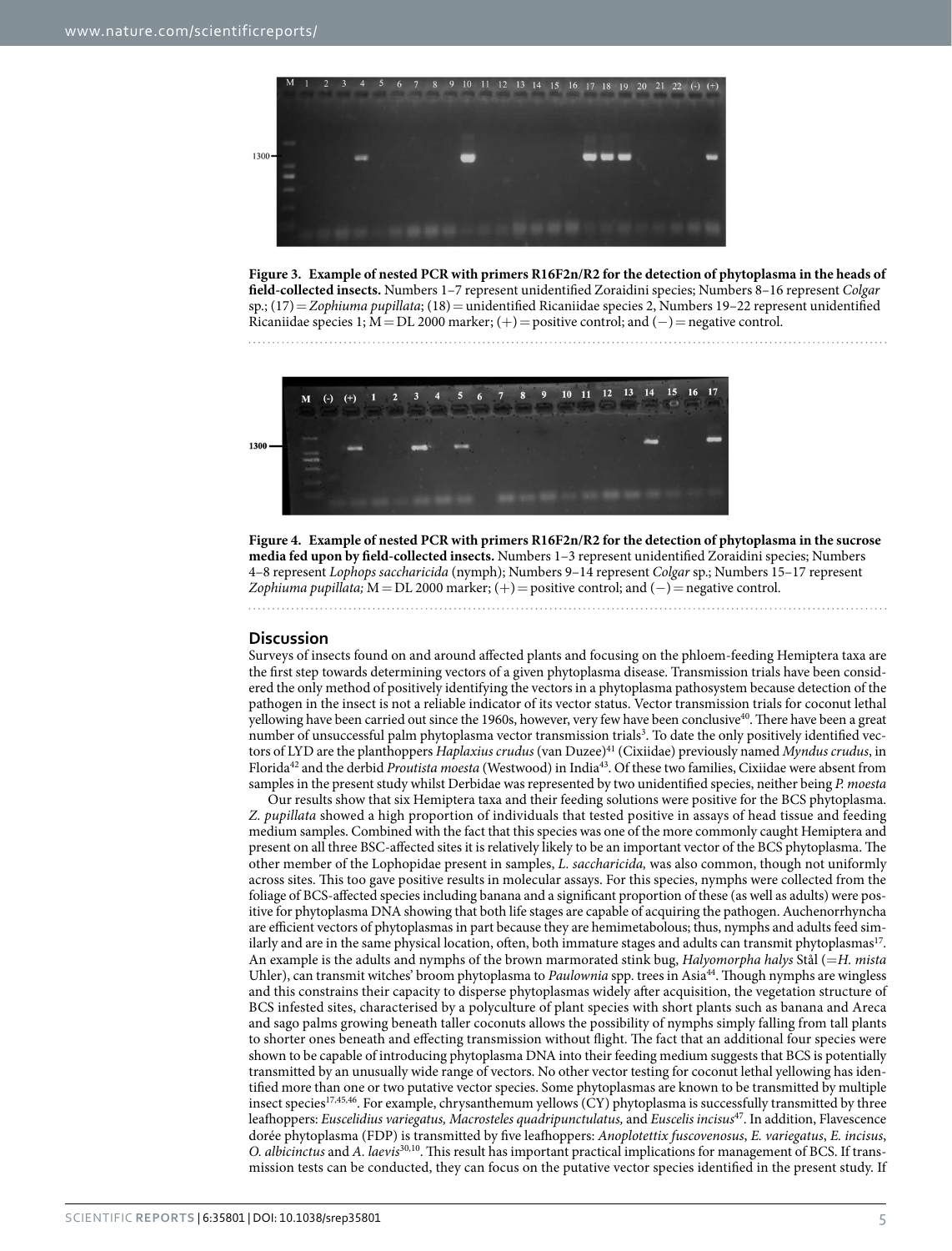

<span id="page-5-0"></span>**Figure 5. Phylogenetic distance tree of phytoplasmas constructed using the neighbor-joining method by comparing 16S rDNA sequences selected from GenBank and 16S rDNA sequence of sampled.** Multiple alignments were performed with ClustalW and edited to a specific length of 1339 bp before constructing the distance tree. Numbers above the branches are confidence values obtained from 1000 bootstrap replicates. Sampled phytoplasma in PNG is shown by arrow as a member of 16SrIV group.

those tests establish that there are multiple vectors, control approaches with a high degree of species specificity such as biological control and pheromone-based trapping (whether lure-and-kill or monitoring) would be challenging to implement in this situation. Alternatives such as host plant resistance to the pathogen and destruction of infected palms may be more appropriate but have clear disadvantages such as long development time and socio-economic impact, respectively.

Two other Hemiptera species in the present study (the unidentified Flatidae species 1 and the unidentified Ricaniidae species 2) had detectable, phytoplasma DNA in the head tissue suggesting that the pathogen had overcome the gut physical barrier but, because they were not detected in the feeding medium, are unlikely to be competent vectors. For the latter taxon, however, only three insects were tested and, though this low representation in field samples suggests a low risk of being an important vector, more exhaustive sampling and associated molecular testing would be necessary to rule it out as a potential vector. A similar need for wider testing applies to the additional three taxa that returned no positives in assays of feeding medium or head tissue before they can be discounted with confidence.

The most commonly reported vectors of phytoplasmas are members of the Hemiptera families: Cicadellidae, Derbidae, Flatidae, Cixiidae, Psyllidae, Cercopidae, Delphacidae and Meenoplidae[17](#page-7-12). Whilst the first three listed of these families were present in field samples from BSC affected sites, no positive DNA detections were made for the total of five Cicadellidae individuals. In addition to the positive DNA detections for members of the Derbidae and Flatidae, phytoplasma DNA was detected in specimens of additional families, the Lophopidae and Ricaniidae. Weintraub and Beanland listed 92 confirmed vector species which belonged to Derbidae, Flatidae, Cixiidae, Psyllidae, Pentatomidae, Tingidae, Cicadellidae and Delphacidae<sup>17</sup>.

The loop mediated isothermal amplification (LAMP) technique is becoming increasingly useful in the life sciences as it is a rapid diagnostic tool capable of processing large numbers of samples<sup>48–51</sup>. The method for determining which insects are likely to be vectors based on assaying for phytoplasma DNA in the sucrose solution upon which insects have fed, shows significant promise when used in tandem with LAMP assays of individual samples. In this study, LAMP detected phytoplasma DNA at a concentration of 0.302 pg/ $\mu$ l and other research has shown that LAMP is more sensitive than nested  $PCR^{52-55}$ . The speed of the LAMP assay was also advantageous, where results were produced within a one hour when compared to the nested PCR technique, which can take 9hours to complete. The LAMP method is a rapid diagnostic tool for glasshouse and laboratory studies and offers the potential to be applied in the field<sup>[56](#page-8-26)</sup>. The 16S gene region used in this assay is highly conserved among phytoplasmas and so the design of primers using other gene regions or the use of whole genome sequencing would improve the discriminatory power of the assay. The findings of this study suggest that the use of LAMP for the detection of phytoplasma DNA is a valuable tool for the understanding and subsequent management of BCS. We anticipate the coupling of LAMP assays with feeding medium tests will prove useful in future phytoplasma studies as a way to determine which species need to be included in transmission tests, especially when large, perennial species such as palms are involved because these necessitate the use of large and expensive cages.

#### **Materials and Methods**

**Collection and screening of insects.** Live Hemiptera insects were collected in individual vials from crop and non-crop plants, with and without symptoms, three BCS-affected sites at Mobdu, Siar and Bogia [\(Fig. 6](#page-6-0)) in Madang Province in PNG ([Table 1](#page-2-0)). The location map of sites [\(Fig. 6\)](#page-6-0) was generated by ArcGIS 10.0 software (Esri, Redlands, California, USA; [http://www.esri.com/software/arcgis/arcgis-for-desktop\)](http://www.esri.com/software/arcgis/arcgis-for-desktop). Insects were held in an insulated (but non-chilled) box and returned promptly to the laboratory where they were transferred to individual white Eppendorf tubes (1.5ml). To provide ventilation, the bottom ends of the tubes were previously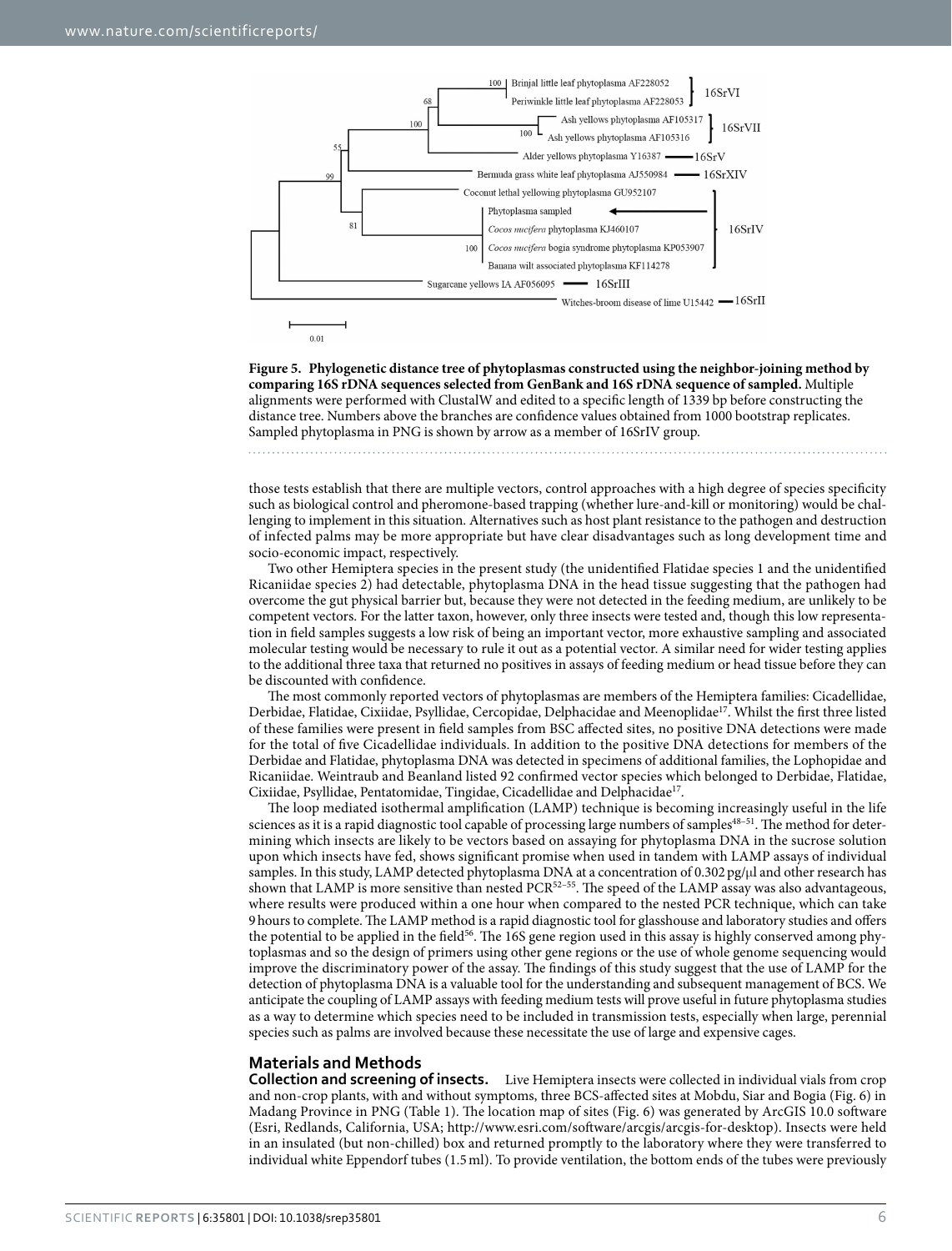

<span id="page-6-0"></span>**Figure 6. Map of the geographic locations of collection sites in Papua New Guinea.** Drawn using ArcGIS10.0 ([http://www.esri.com/software/arcgis/\)](http://www.esri.com/software/arcgis/).

removed and replaced with a cotton wool plug. The original caps of tubes were replaced with yellow-coloured caps to be more attractive to insects and encourage their feeding. The cavity within each cap was filled with 200μl of 5% sucrose in ddH2O and covered with a Parafilm membrane that contained the liquid and separated it from the live insect. Tubes were kept at 25 °C for 48 to 72h in a horizontal position with the yellow cap facing natural light to further promote insect attraction. Insects were then placed individually into 100% ethanol and the feeding solution sample placed individually into 200μl of 100% ethanol.

**Extraction of DNA from insect specimens and feeding medium solution.** DNA was extracted from insect heads using the Qiagen DNeasy Blood & Tissue Kit and from the sucrose solution according to Zhang *et al.* (1998). The sucrose solution was centrifuged at 12,000  $\times$  g for 20 min. Ten microliters of 0.5 N NaOH was added to the pellet followed by 20 μl of 1M Tris-HCl buffer, pH 8.0, containing 1% sodium dodecyl sulfate and 20mM EDTA. The mixture was incubated at 65 °C for 20min, then precipitated with two volumes of ethanol, and kept at  $-20$  °C for at least 30 min. DNA was precipitated by centrifugation at 12,000  $\times$  g for 20 min and resuspended in  $20 \mu l$  of ddH<sub>2</sub>O.

**Design of LAMP primers.** Primers for the LAMP assay were designed based on the partial sequence of the 16S ribosomal RNA gene region of *C. nucifera* tissue testing positive for BCS (GenBank sequence KP053907.1, 1808 bp). The positive control was DNA extracted from diseased coconut tree tissue which was collected in Dugumar Village, Bogia District, Papua New Guinea in June 2008 [57.](#page-8-27) LAMP Designer 1.10 (Premier Biosoft International) was used to design the 6 primers consisting of the forward outer (F3), backward outer (B3), forward inner (FIP), backward inner (BIP) and the forward and reverse loop (Loop F and Loop B, respectively). Primers were synthesized by GeneWorks Pty Ltd, Australia and are detailed in [Table 3](#page-7-15).

**LAMP and nested-PCR detection of phytoplasma DNA in insects and feeding medium.** The LAMP reaction was performed in a final volume of 12.5μl consisting of 5 pM each of the F3 and B3 primers, 20 pM each of FIP and BIP primers, 10 pM each of LoopF1 and LoopB1 primers, 7.5μl of 1x Isothermal Master Mix (OptiGene Ltd.) and 2.5 <sup>μ</sup>l of sample template. All reactions were performed using a Genie® II (OptiGene Ltd.) at 65 °C for 30min, followed by annealing at 98–80 °C (ramping at 0.05 °C<sup>−</sup><sup>s</sup> ). For each run, a reaction containing a PCR product (amplified with a nested-PCR as described below) positive for BCS phytoplasma served as the positive control (as described above). The PCR product was diluted 1:100 before use. A reaction with no template DNA served as a negative control. A chi-square test was used to compare the proportional rate of phytoplasma DNA detections among taxa (excluding taxa with zero positives and using *L. saccharicida* species total number) for the head tissue assays and the feeding medium of positive insects assays. A separate chi-square test was used to compare the proportional rate of phytoplasma DNA detections between adult and nymph of *L. saccharicida* for the head tissue assays and the feeding medium of positive insects assays. For the latter, the small sample size required the use of a continuity correction.

Representative samples that tested positive for phytoplasma DNA in the LAMP assay were also analysed with N-PCR amplification with the first pair of primers R16mF2/R1 and the second pair of primers R16F2n/R2 ([Table 3](#page-7-15)) using a BIO-RAD T100TM Thermal Cycler. In the N-PCR assay, PCR products initially amplified using the universal primers pair R16mF2/R1 were diluted to 1/20 with sterile deionized water and used as template for the N-PCR amplification using the second primers pair R16F2n/R2<sup>[58](#page-8-28)</sup>. The reaction was performed in a final volume of 25μl consisting of 1μl of 10μM each primer, 12.5<sup>μ</sup>l 2x GoTaq® Green Master Mix (Promega USA) and 1<sup>μ</sup><sup>l</sup> of sample template. The reaction mixture was adjusted to 25μl using sterile distilled water. Thirty-five PCR cycles were conducted with the following parameters: 1 min (2 min for the first cycle) denaturation at 94 °C, annealing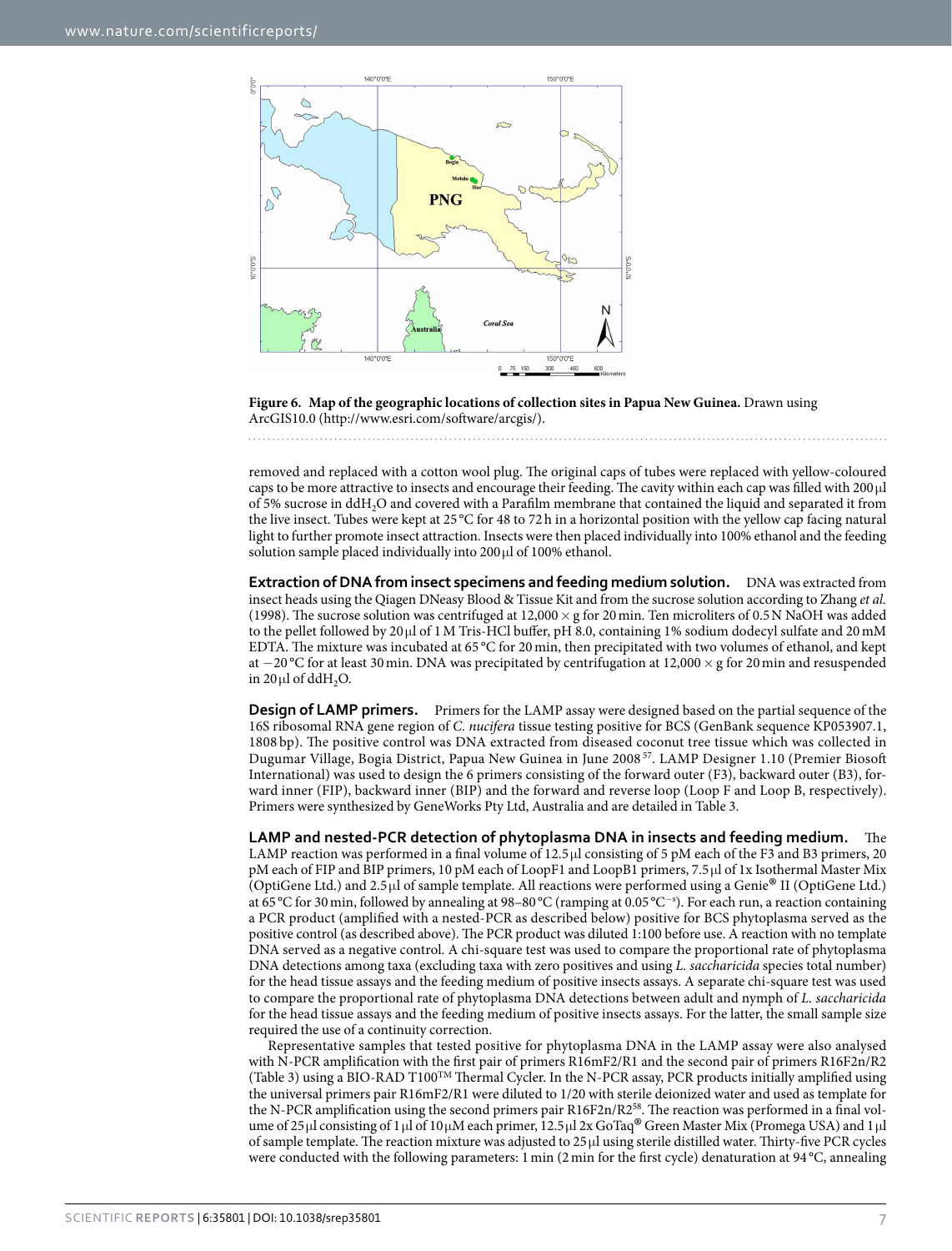<span id="page-7-15"></span>

| Primer                         | Sequence $(5' - 3')$                   |    | $Tm(^{\circ}C)$ |
|--------------------------------|----------------------------------------|----|-----------------|
| F <sub>3</sub>                 | <b>CGCCACATTAGTTAGTTGGTA</b>           | 21 | 60.1            |
| B <sub>3</sub>                 | TTCATCGAATAGCGTCAAGG                   | 20 | 60.1            |
| <b>FIP</b>                     | GTTTGGGCCGTGTCTCAGTGCCTACCAAGACGATGATG | 38 |                 |
| <b>BIP</b>                     | TACGGGAGGCAGCAGTAGGAGTACTTCATCGTTCACGC | 38 |                 |
| LoopF                          | GTGGCTGTTCAACCTCTCA                    | 19 | 62.0            |
| LoopB                          | AACTCTGACCGAGCAACG                     | 18 | 62.1            |
| R16mF2                         | CATGCA AGTCGA ACGGA                    | 17 | 60.0            |
| R16mR1                         | CTTA ACCCCA ATCATCGAC                  | 19 | 60.0            |
| R16F2n                         | GAAACGACTGCTAAGACTGG                   | 20 | 55.0            |
| R <sub>16</sub> R <sub>2</sub> | TGACGGGCGGTGTGTACAAACCCCG              | 25 | 55.0            |

#### **Table 3. Oligonucleotide primers for the detection of phytoplasma DNA by LAMP and by nested PCR.**

for 2min at 60 °C (55 °C for the reactions using N-PCR condition), and extension for 3min (10min for the final cycle) at 72 °C. Double distilled water was used as negative control and the previously described positive control. Amplicons were analyzed by electrophoresis using a 1% agarose gel (DYY-100 electrophoresis apparatus), stained with GoldView and visualized under UV light (BioSpectrum® MultiSpectral Imaging System).

**Phylogenetic analysis.** N-PCR positive products were sent to Biotech Corp (Biosune Co. Ltd., Shanghai, China) for purifying and sequencing. These positive samples were from 6 insect species including *Z. pupillata*, *L. saccharicida* (nymph), unidentified Zoraidini species, *Colgar* sp., unidentified Ricaniidae species 1 and 2 as well as the sucrose medium which was fed upon by *L. saccharicida* (nymph), the unidentified Zoraidini species and *Colgar* sp. Multiple sequences were aligned and edited to a final, consistent length of 1333 bp using program DNAMAN and analyzed with BLAST at the National Centre for Biotechnology Information (NCBI).

A phylogenetic distance tree was constructed by the neighbor-joining method comparing 16S rDNA sequence of sample with those of 16S/23S spacer sequences from 12 diverse phytoplasmas from GenBank using MEGA5.1 with 1000 bootstrap replicates<sup>[59](#page-9-0)</sup>[\(Fig. 5\)](#page-5-0). Multiple sequence alignments were performed with Clustal W and edited to a consistent length of 1339 bp before constructing the distance tree<sup>[60](#page-9-1)</sup>.

**Determining the detection limit of loop-mediated isothermal amplification (LAMP).** A DNA sample of the positive control was quantified using a NanoDrop2000 spectrophotometer. The DNA was diluted 1:10, seven consecutive times, and tested for phytoplasma presence by LAMP as described previously. Double distilled water was used as negative control.

#### **References**

- <span id="page-7-0"></span>1. Kelly, P. *et al.* First report of a phytoplasma identified in coconut palms (*Cocos nucifera*) with lethal yellowing-like symptoms in Papua New Guinea. *New Dis. Rep*. **23,** 9 (2011).
- <span id="page-7-1"></span>2. Harrison, N., Cordova, I., Richardson, P. & Dibonito, R. In *Current Advances in Coconut Biotechnology* Vol. 35 (eds Oropeza, C. *et al*.) 183–196 (Springer, 1999).
- <span id="page-7-14"></span>3. Danyo, G. Review of scientific research into the Cape Saint Paul Wilt Disease (CSPWD) of coconut in Ghana. *Afr. J. Agr. Res*. **6,** 4567–4578 (2011).
- 4. Nipah, J., Jones, P. & Dickinson, M. Detection of lethal yellowing phytoplasma in embryos from coconut palms infected with Cape St Paul wilt disease in Ghana. *Plant Pathol*. **56,** 777–784 (2007).
- <span id="page-7-2"></span>5. Kembu, A., Yasinge, W., Tenakanai, D. & Bangulass, N. Delimiting Survey of an Infectious Coconut Syndrome in Bogia District of Madang Province: a Preliminary Report. 43pp (PNG Cocoa Coconut Institute, 2009).
- <span id="page-7-3"></span>6. Mpunami, A., Tymon, A., Jones, P. & Dickinson, M. Identification of potential vectors of the coconut lethal disease phytoplasma. *Plant Pathol*. **49,** 355–361 (2000).
- <span id="page-7-4"></span>7. Osemwegie, Q., Anyiwe, M. & Odewale, J. Econometric Analysis of the Economic Cost of Lethal Yellowing Disease (LYD) on Coconut (Cocos nucifera L.) Yield in LYD Epidemic Area of Nigeria: A Case Study of Nigerian Institute for Oil Palm Research (NIFOR). *Am. J. Exp. Agr.* **11,** 1–10 (2016).
- <span id="page-7-5"></span>8. Allen, B., Bourke, R. M. & Gibson, J. Poor rural places in Papua New Guinea. *Asia Pac Viewpoint* **46,** 201–217 (2005).
- <span id="page-7-6"></span>Arocha-Rosete, Y., Konan Konan, J., Diallo, A. H., Allou, K. & Scott, J. Identification and molecular characterization of the phytoplasma associated with a lethal yellowing-type disease of coconut in Côte d'Ivoire. *Can. J. Plant Pathol.* **36,** 141–150 (2014).
- <span id="page-7-7"></span>10. Tanne, E. *et al.* Detection of phytoplasma by polymerase chain reaction of insect feeding medium and its use in determining vectoring ability. *Phytopathology* 91, 741-746 (2001).
- 11. Seemüller, E., Marcone, C., Lauer, U., Ragozzino, A. & Göschl, M. Current status of molecular classification of the phytoplasmas. *J. Plant Pathol.* **80,** 3–26 (1998).
- 12. Bertaccini, A. Phytoplasmas: diversity, taxonomy, and epidemiology. *Front. Biosci*. **12,** 673–689 (2006).
- <span id="page-7-8"></span>13. Doi, Y., Teranaka, M., Yora, K. & Asuyama, H. Mycoplasma-or PLT group-like microorganisms found in the phloem elements of plants infected with mulberry dwarf, potato witches' broom, aster yellows, or paulownia witches' broom. *Ann. Phytopathol. Soc. Jpn* **33,** 259–266 (1967).
- <span id="page-7-9"></span>14. D'Amelio, R., Marzachì, C. & Bosco, D. Activity of benzothiadiazole on chrysanthemum yellows phytoplasma ('Candidatus Phytoplasma asteris') infection in daisy plants. *Crop Protect*. **29,** 1094–1099 (2010).
- <span id="page-7-10"></span>15. Arocha, Y. *et al.* Transmission of a sugarcane yellow leaf phytoplasma by the delphacid planthopper *Saccharosydne saccharivora*, a new vector of sugarcane yellow leaf syndrome. *Plant Pathology* **54,** 634–642 (2005).
- <span id="page-7-11"></span>16. Dollet, M., Macome, F., Vaz, A. & Fabre, S. Phytoplasmas identical to coconut lethal yellowing phytoplasmas from Zambesia (Mozambique) found in a pentatomide bug in Cabo Delgado province. *Bull. Insectol.* **64,** S139–S140 (2011).
- <span id="page-7-12"></span>17. Weintraub, P. & Beanland, L. Insect vectors of phytoplasmas. *Annu. Rev. Entomol.* **51,** 91–111 (2006).
- <span id="page-7-13"></span>18. Gurr, G. M. *et al.* In *Sustainable Pest Management in Date Palm: Current Status and Emerging Challenges* (eds Wakil, W., Faleiro, J. R. & Miller T. A.) 287–314 (Springer, 2015).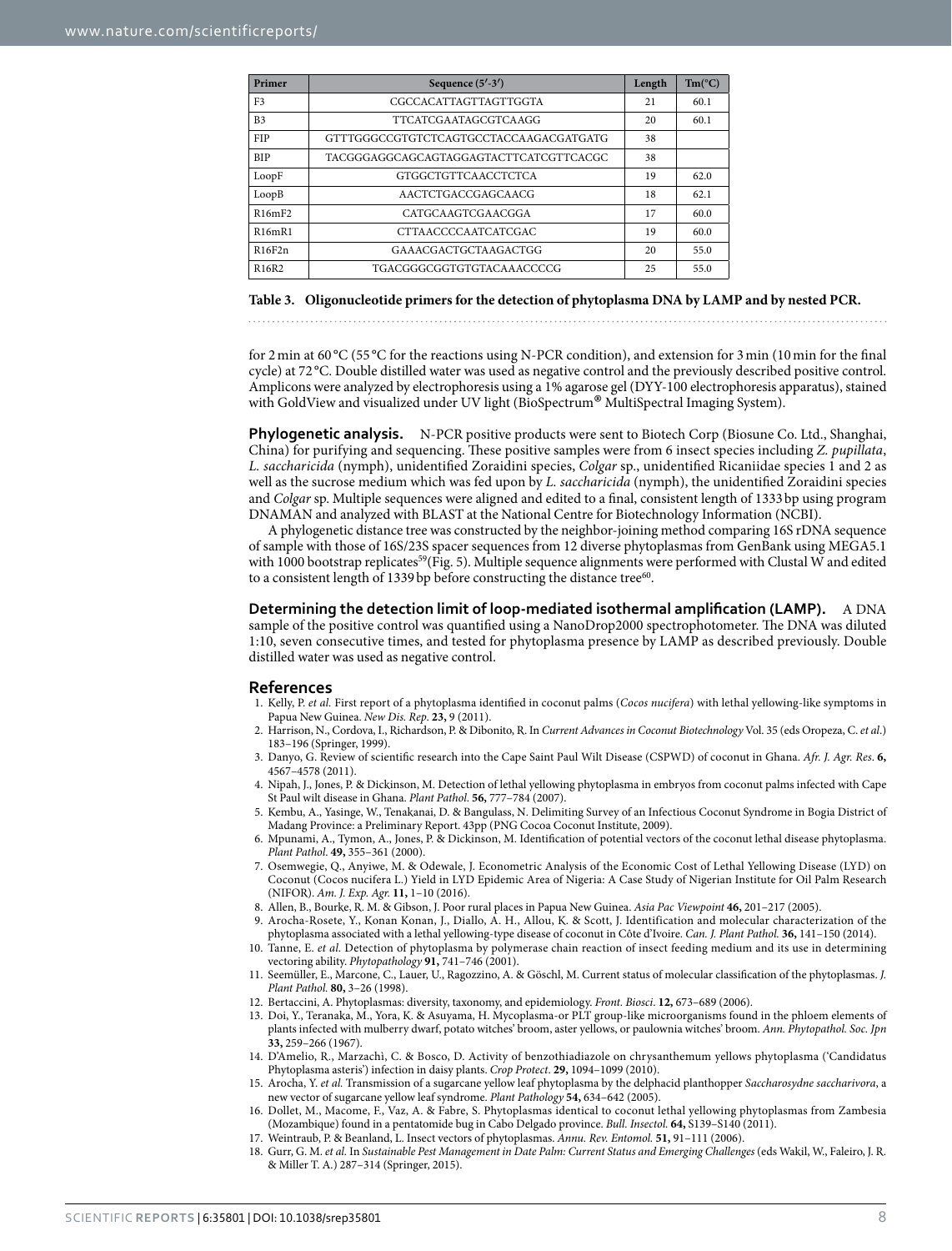- 19. Fos, A. *et al.* La cicadelle *Neoaliturus haematoceps* (Mulsant & Rey) est vecteur de *Spiroplasma citri* en Méditerranée. *Annales de l'Institut Pasteur/Microbiologie* **137,** 97–107 (1986).
- <span id="page-8-2"></span>20. Boudon-Padieu, E., Larrue, J. & Caudwell, A. ELISA and dot-blot detection of Flavescence dorée-MLO in individual leafhopper vectors during latency and inoculative state. *Curr. Microbiol.* **19,** 357–364 (1989).
- 21. Caudwell, A. & Larrue, J. Production de cicadelles saines et infectieuses pour les epreuves d'infectivite chez les jaunisses a mollicutes des vegetaux. l'elevage de *Euscelidius variegatus* KBM et la ponte sur mousse de polyurethane. *Annales De Zoologie Ecologie Animale* **41,** 487–498 (1977).
- <span id="page-8-3"></span>22. Fos, A., Danet, J., Zreik, L., Garnier, M. & Bové, J. Use of a monoclonal antibody to detect the stolbur mycoplasmalike organism in plants and insects and to identify a vector in France. *Plant Dis*. **76,** 1092–1096 (1992).
- <span id="page-8-9"></span>23. Maixner, M. & Reinert, W. *Oncopsis alni* (Schrank)(Auchenorrhyncha: Cicadellidae) as a vector of the alder yellows phytoplasma of *Alnus glutinosa* (L.) Gaertn. *Eur. J. Plant Pathol.* **105,** 87–94 (1999).
- <span id="page-8-7"></span>24. Sforza, R., Clair, D., Daire, X., Larrue, J. & Boudon‐Padieu, E. The role of *Hyalesthes obsoletus* (Hemiptera: Cixiidae) in the occurrence of bois noir of grapevines in France. *J. Phytopathol.* **146,** 549–556 (1998).
- <span id="page-8-0"></span>25. Alma, A., Navone, P., Visentin, C., Arzone, A. & Bosco, D. Rilevamento di fitoplasmi di "Apple proliferation" in *Cacopsylla melanoneura* (Förster)(Homoptera Psyllidae). *Petria* **10,** 141–142 (2000).
- <span id="page-8-4"></span>26. Carraro, L., Osler, R., Loi, N., Ermacora, P. & Refatti, E. Transmission of European stone fruit yellows phytoplasma by *Cacopsylla pruni*. *J. Plant Pathol.* **80,** 233–239 (1998).
- <span id="page-8-5"></span>27. Davies, D., Guise, C., Clark, M. & Adams, A. Parry's disease of pears is similar to pear decline and is associated with mycoplasma‐ like organisms transmitted by *Cacopsylla pyricola*. *Plant Pathol*. **41,** 195–203 (1992).
- <span id="page-8-1"></span>28. Nyland, G. & Moller, W. Control of pear decline with a tetracycline. *Plant Dis. Reporter* **57,** 634–637 (1973).
- 29. Carraro, L., Osler, R., Loi, N. & Favali, M. Transmission Characteristics of the Clover Phyllody Agent by Dodder\*. *J. Phytopathol.* **133,** 15–22 (1991).
- <span id="page-8-6"></span>30. Bressan, A., Clair, D., Sémétey, O. & Boudon-Padieu, E. Insect injection and artificial feeding bioassays to test the vector specificity of Flavescence dorée phytoplasma. *Phytopathology* **96,** 790–796 (2006).
- <span id="page-8-8"></span>31. Gatineau, F. *et al.* A new natural planthopper vector of stolbur phytoplasma in the genus *Pentastiridius* (Hemiptera: Cixiidae). *Eur. J. Plant Pathol*. **107,** 263–271 (2001).
- <span id="page-8-10"></span>32. Maixner, M., Ahrens, U. & Seemüller, E. Detection of the German grapevine yellows (Vergilbungskrankheit) MLO in grapevine, alternative hosts and a vector by a specific PCR procedure. *Eur. J. Plant Pathol.* **101,** 241–250 (1995).
- <span id="page-8-11"></span>33. Fletcher, J. *et al.* Molecular characterization of Spiroplasma citri BR3 lines that differ in transmissibility by the leafhopper *Circulifer tenellus*. *Can. J. Microbiol.* **42,** 124–131 (1996).
- 34. Lefol, C. *et al.* Propagation of Flavescence dorée MLO (mycoplasma-like organism) in the leafhopper vector *Euscelidius variegatus* Kbm. *J. Invertebr. Pathol.* **63,** 285–293 (1994).
- 35. Wayadande, A. & Fletcher, J. Transmission of *Spiroplasma citri* lines and their ability to cross gut and salivary gland barriers within the leafhopper vector *Circulifer tenellus*. *Phytopathology* **85,** 1256–1259 (1995).
- <span id="page-8-12"></span>36. Christensen, N. M., Axelsen, K. B., Nicolaisen, M. & Schulz, A. Phytoplasmas and their interactions with hosts. *Trends Plant Sci*. **10,** 526–535 (2005).
- <span id="page-8-13"></span>37. Danielli, A. *et al.* Detection and molecular characterization of phytoplasmas in the planthopper *Metcalfa pruinosa* (Say)(Homoptera: Flatidae). *Phytopathol. Mediterr*. **35,** 62–65 (1996).
- <span id="page-8-14"></span>38. Vega, F. E. *et al.* Detection of a plant pathogen in a nonvector insect species by the polymerase chain reaction. *Phytopathology* **83,** 621–624 (1993).
- <span id="page-8-15"></span>39. Zhang, J., Miller, S., Hoy, C., Zhou, X. & Nault, L. A rapid method for detection and differentiation of aster yellows phytoplasmainfected and-inoculative leafhoppers. *Phytopathology* **88,** S84 (1998).
- <span id="page-8-16"></span>40. Eden-Green, S. in *Lethal Yellowing: Research and Practical Aspects* Vol. 5 (eds Oropeza, C., Howard, F. W. & Ashburner, G. R.) 17–23 (Springer Netherlands, 1995).
- <span id="page-8-17"></span>41. Harrison, N., Helmick, E. & Elliott, M. Lethal yellowing‐type diseases of palms associated with phytoplasmas newly identified in Florida, USA. *Ann. Appl. Biol.* **153,** 85–94 (2008).
- <span id="page-8-18"></span>42. Howard, F., Norris, R. & Thomas, D. Evidence of transmission of palm lethal yellowing agent by a planthopper, *Myndus crudus* (Homoptera, Cixiidae). *Trop. Agric*. **60,** 168–171 (1983).
- <span id="page-8-19"></span>43. Rajan, P. Transmission of coconut root (wilt) disease through plant hopper, *Proutista moesta* Westwood (Homoptera: Derbidae). *Pest Management In Horticultural Ecosystems* **17,** 1–5 (2013).
- <span id="page-8-20"></span>44. Hiruki, C., Lemattre, M., Lemattre, P. & Lemaire, F. In Proceedings of the international symposium on urban tree health, Paris, France, 22-26 September, 63-68 (1997).
- <span id="page-8-21"></span>45. Ebbert, M. A., Jeffers, D. P., Harrison, N. A. & Nault, L. R. Lack of specificity in the interaction between two maize stunting pathogens and field collected *Dalbulus* leafhoppers. *Entomol. Exp. Appl.* **101,** 49–57 (2001).
- <span id="page-8-22"></span>46. Lee, I., Danielli, A., Bertaccini, A., Vibio, M. & Bartoszyk, I. Multiple phytoplasmas detected in two species of Homoptera feeding on pear trees with decline symptoms. *Int. Org. Mycoplasmol. Lett*. **4,** 199 (1996).
- <span id="page-8-23"></span>47. Bosco, D., Minucci, C., Boccardo, G. & Conti, M. Differential acquisition of chrysanthemum yellows phytoplasma by three leafhopper species. *Entomol. Exp. Appl.* **83,** 219–224 (1997).
- <span id="page-8-24"></span>48. Yankey, E. N. *et al.* Improving molecular diagnostics for the detection of lethal disease phytoplasma of coconut in Ghana. *Bull. Insectol*. **64,** S47–S48 (2011).
- 49. Fukuta, S. *et al.* Detection of tomato yellow leaf curl virus by loop-mediated isothermal amplification reaction. *J. Virol. Methods* **112,** 35–40 (2003).
- 50. Hodgetts, J. *et al.* Development of rapid in-field loop-mediated isothermal amplification (LAMP) assays for phytoplasmas. *Bull. Insectol.* **64,** S41–S42 (2011).
- 51. Keremane, M. L. *et al.* A rapid field detection system for citrus huanglongbing associated 'Candidatus Liberibacter asiaticus' from the psyllid vector, *Diaphorina citri* Kuwayama and its implications in disease management. *Crop Protect*. **68,** 41–48 (2015).
- <span id="page-8-25"></span>52. Obura, E., Masiga, D., Wachira, F., Gurja, B. & Khan, Z. Detection of phytoplasma by loop-mediated isothermal amplification of DNA (LAMP). *J. Microbiol. Methods* **84,** 312–316 (2011).
- 53. Alhassan, A. *et al.* Comparative evaluation of the sensitivity of LAMP, PCR and *in vitro* culture methods for the diagnosis of equine piroplasmosis. *Parasitol. Res*. **100,** 1165–1168 (2007).
- 54. Thekisoe, O. M. *et al.* Evaluation of loop-mediated isothermal amplification (LAMP), PCR and parasitological tests for detection of *Trypanosoma evansi* in experimentally infected pigs. *Vet. Parasitol.* **130,** 327–330 (2005).
- 55. Njiru, Z. *et al.* African trypanosomiasis: sensitive and rapid detection of the sub-genus *Trypanozoon* by loop-mediated isothermal amplification (LAMP) of parasite DNA. *Int. J. Parasitol.* **38,** 589–599 (2008).
- <span id="page-8-26"></span>56. Ash, G. J. *et al.* Development of a genomics-based LAMP (Loop-Mediated Isothermal Amplification) assay for detection of *Pseudomonas fuscovaginae* from rice. *Plant Dis*. **98,** 909–915 (2014).
- <span id="page-8-27"></span>57. Davis, R. *et al.* A new wilt disease of banana plants associated with phytoplasmas in Papua New Guinea (PNG). *Australas. Plant Dis. Notes* **7,** 91–97 (2012).
- <span id="page-8-28"></span>58. Lee, I., Bertaccini, A., Vibio, M. & Gundersen, D. Detection of multiple phytoplasmas in perennial fruit trees with decline symptoms in Italy. *Phytopathology* **85,** 728–735 (1995).